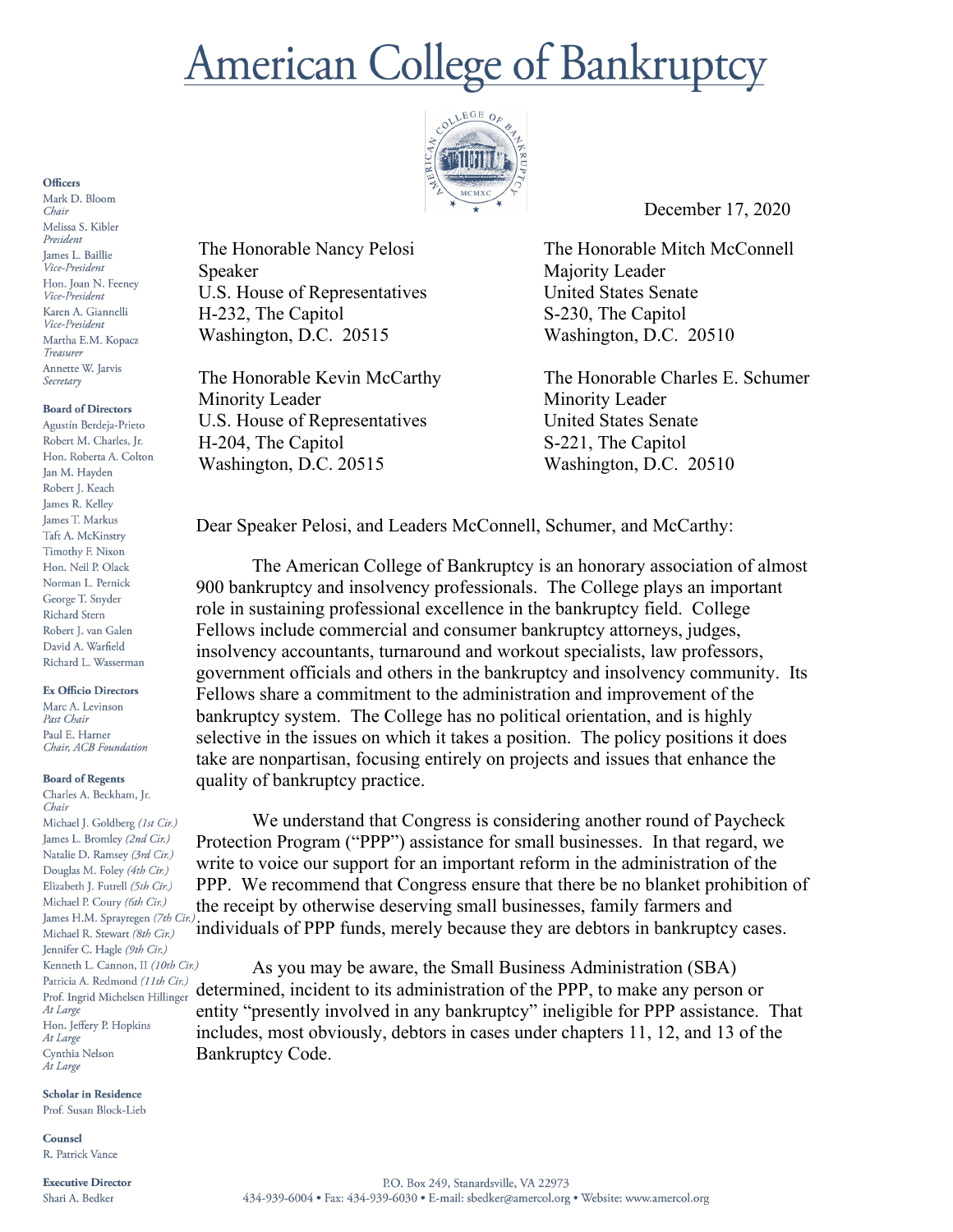Whether that was proper under existing legislation has been the subject of considerable litigation, with rulings on each side of the controversy, and on the propriety of judicial intervention to address it. We take no position on any of those issues. But whether or not the SBA's determination was required or permissible under existing law, it was unwise as a matter of policy. We believe that America's small businesses, family farmers, and individuals otherwise qualified for PPP assistance should not be foreclosed from governmental assistance by reason of their resort to the bankruptcy system in their efforts to survive.

For nearly 150 years—and especially since the 1938 Chandler Act amendments to the now-superseded Bankruptcy Act as a result of the Great Depression—Congress has recognized the importance of—and has expanded—the bankruptcy system's reorganization provisions. These reorganization provisions are essential to the survival of businesses as going concerns, for the common good of those businesses' creditors, employees, suppliers, and the communities in which they operate. That is as true or more so for America's small businesses, as Congress recognized only last year when (with our support and with the overwhelming support of members of Congress on both sides of the aisle) Congress enacted amendments to chapter 11 of the Bankruptcy Code to make it more available and workable for small businesses.

As you are well aware, the COVID-19 crisis has brought extraordinary hardship to countless businesses. But resort to bankruptcy—with the breathing spell it can provide—provides a critical means to keep those businesses alive, and to keep their workers employed. And our nation's bankruptcy judges have decades of experience in determining which debtors have reasonable hopes of survival, and deserve to survive, and which companies are less suited to continued operation within the bankruptcy system. Our nation's bankruptcy judges are also adept at determining when postpetition financing should be approved and, in connection therewith, balancing the sometimes differing interests of postpetition lenders (as the SBA would be) and the prepetition creditors and debtors who would benefit from the debtors' survival.

To be clear, we are not advocating that the Congress *mandate* PPP assistance to any particular borrower, or category of borrowers, in a case pending under the Bankruptcy Code. Since PPP assistance will be in the form of loans in the first instance, a bankruptcy judge would have the power, and duty, to consider whether any given debtor should be receiving a PPP loan or not. But while we do not expect that every debtor in a bankruptcy case should appropriately be getting PPP assistance, we very much advocate making Congressional statutory law clear in providing that there should be no discrimination against debtors in bankruptcy cases, with respect to the PPP Program or similar Government assistance—and thus that there should be no blanket prohibition of PPP assistance to entities resorting to bankruptcy filings as part of their struggle to survive.

While declining to comment specifically on any legislation pending or proposed in either the Senate or the House, it is the College's view that the tenets we express should be incorporated in any legislation Congress enacts. You are welcome to publicly